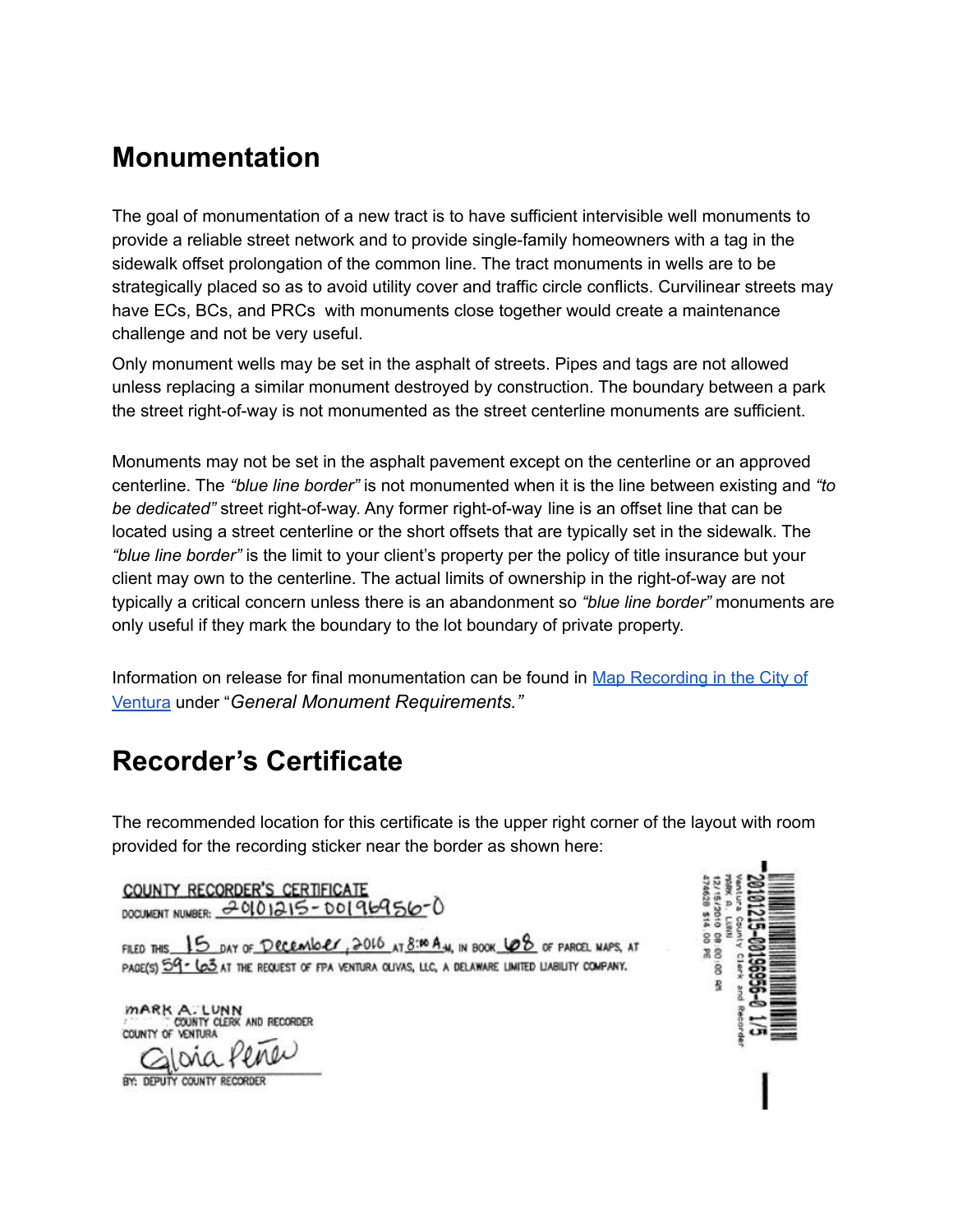# **Notary Acknowledgment**

Add the following under the acknowledgement: COMPLETE WITHOUT OFFICIAL SEAL OF NOTARY PER CALIFORNIA GOVERNMENT CODE 66436(c)

This notifies the owner's Notary Public that their stamp in not necessary and can avoid light or smeared stamping which may delay recording. They may not be familiar with [Section](http://leginfo.legislature.ca.gov/faces/codes_displaySection.xhtml?sectionNum=66436.&lawCode=GOV) 66436(c) of the Subdivision Map Act that provides a specific exception for maps: *A notary acknowledgment shall be deemed complete for recording without the official seal of the notary,* so long as the name of the notary, the county of the notary's principal place of business, and the *notary's commission expiration date are typed or printed below or immediately adjacent to the notary's signature in the acknowledgment.*

As of 2015, a new statement must be added to for the Notary - click [here](https://drive.google.com/file/d/0B4ENTETP2fnEMG9WVGZ4WEdLekk/view?usp=sharing)

WITNESS MY HAND AND OFFICIAL SEAL

| PRINT NAME                     |               |  |
|--------------------------------|---------------|--|
| PRINCIPAL PLACE OF BUSINESS IS | <b>COUNTY</b> |  |
| MY COMMISSION NO.              |               |  |
| MY COMMISSION EXPIRES          |               |  |

# **Street Names**

With very few exceptions (e.g., North Bank Dr.), street names do not include north, south, east, and west. These are part of the addressing scheme and should not be shown on the map. Confusion over this has resulted in the direction being shown on previous maps but just as address numbers are not shown on record map, the direction is not included in the street name to be shown on the map.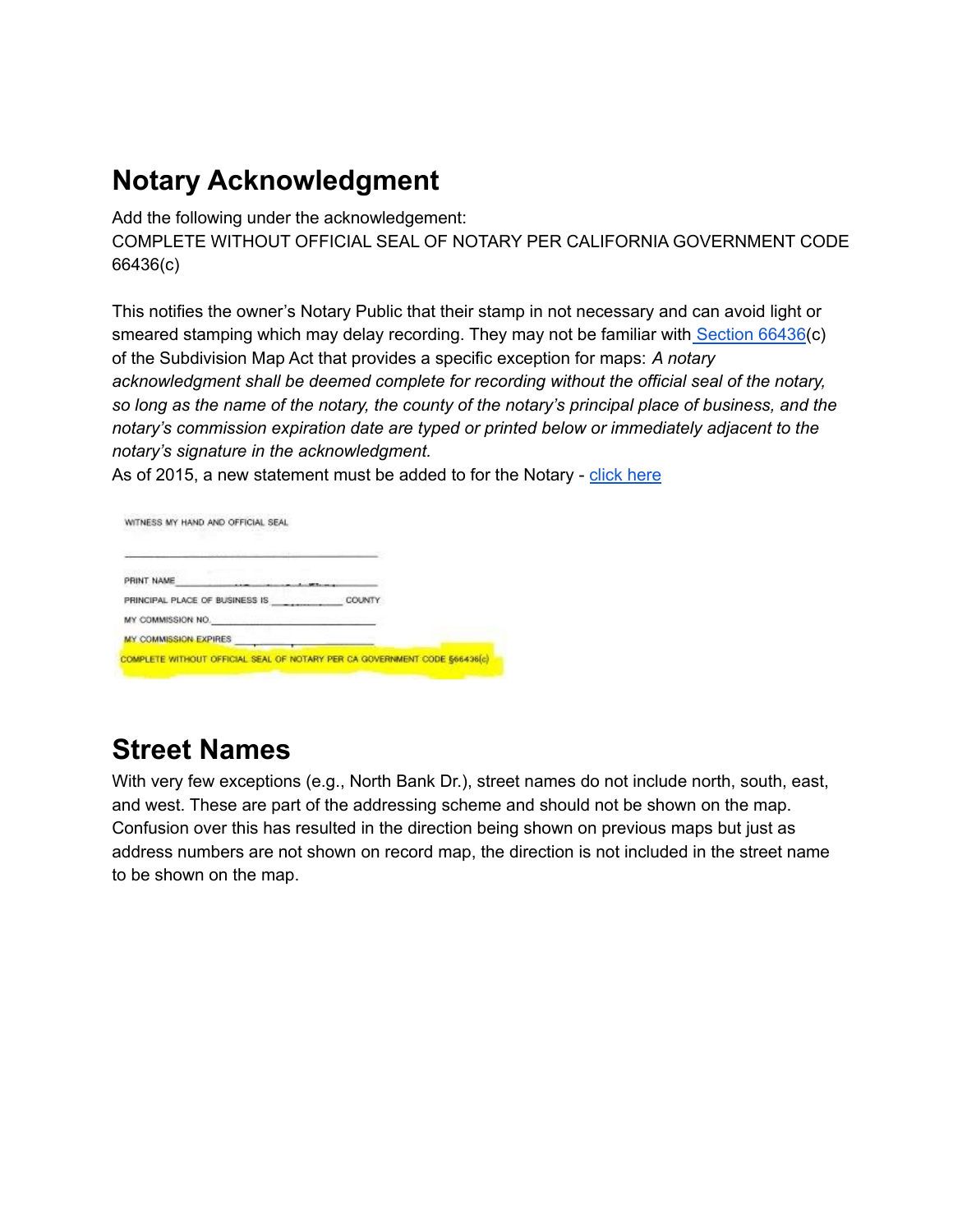#### **SECTION 1: TRACT MAPS**

#### **ABANDONMENT CERTIFICATE**

This is to certify that pursuant to [Section](http://leginfo.legislature.ca.gov/faces/codes_displaySection.xhtml?sectionNum=66434.&lawCode=GOV) *66434(g)* of the Subdivision Map Act, the filing of this final map constitutes abandonment of that portion of the following (easement/easements) that (is/are) not shown on this map and (lies/lie) within the exterior boundary of this subdivision.

● *(list the description of each (easement/easements) to be abandoned and record reference which created the (easement/easements) [if none, list improvement or action (such as storm drain) that implied the easement dedication] {and record owner if other than city})*

> Michael B. MacDonald, CMC City Clerk City of San Buenaventura

Date: \_\_\_\_\_\_\_\_\_\_\_\_\_\_\_\_\_\_\_\_\_\_, 20\_\_\_\_\_

City Clerk

Vacating any existing streets within the map boundary is recommended. Then the streets can be dedicated on the map without any concerns about differences between record and measured. The exterior boundary of the subdivision can also be extended to surrounding streets with the cooperation of the title company if vacating additional streets is desired.

Use of this certificate is also recommended to "clean-up" interests in real property that were created at remote times and may constitute unreasonable restraints on alienation and marketability of real property because the interests are no longer valid or have been abandoned or have otherwise become obsolete. Blanket water line easements on behalf of ancient water companies that have now been incorporated into the city water system can and should be eliminated with this certificate.

#### *Signature Omissions:*

Section 66436 of the Subdivision Map Act requires a statement, signed and acknowledged by all parties having any record title interest in the real property subdivided by Tract Maps, Parcel Maps containing five or more parcels or Parcel Maps offering dedications on the map. There are three specific exceptions to this requirement if the names and the nature of their interests are stated on the map, and the

Insert to the County of Ventura GUIDE FOR THE PREPARATION OF TRACT MAPS and PARCEL MAPS for City of Ventura only (01 June 2022)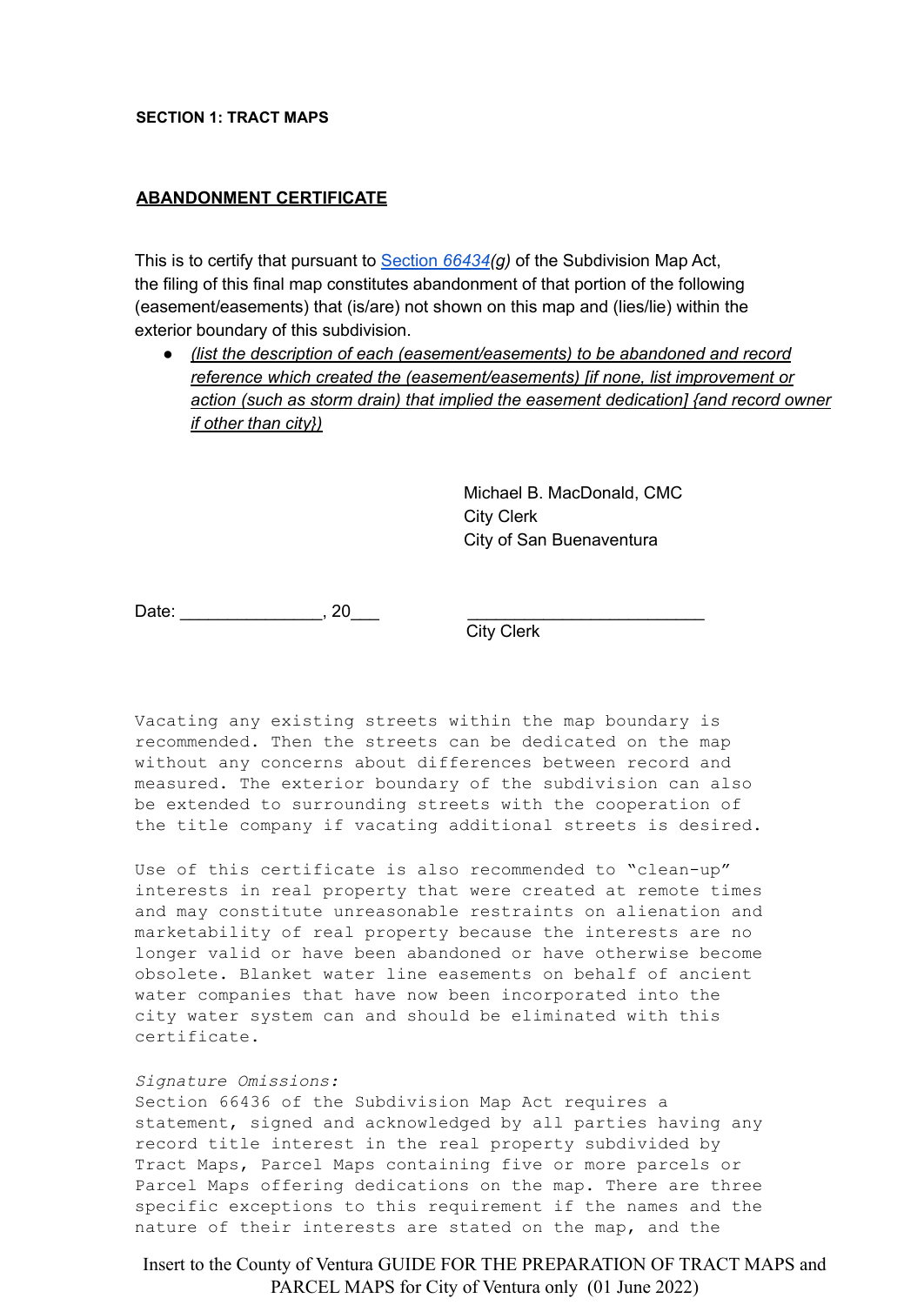procedures of said section are followed.

If the city is signing an **Abandonment Certificate,** their signature is not being omitted. A statement may not be required for an easement being abandoned with this certificate on the map. Alternatively if the easement is listed under **Signature Omissions**, append *Abandoned Hereon* at the end of the reference. In either case, the easement would still be listed by the title company as being eligible under **Signature Omissions** but the title company should be notified that the easement is being abandoned so they can be alert to the abandonment for the preparation of the policy of title insurance issued at map recordation**.**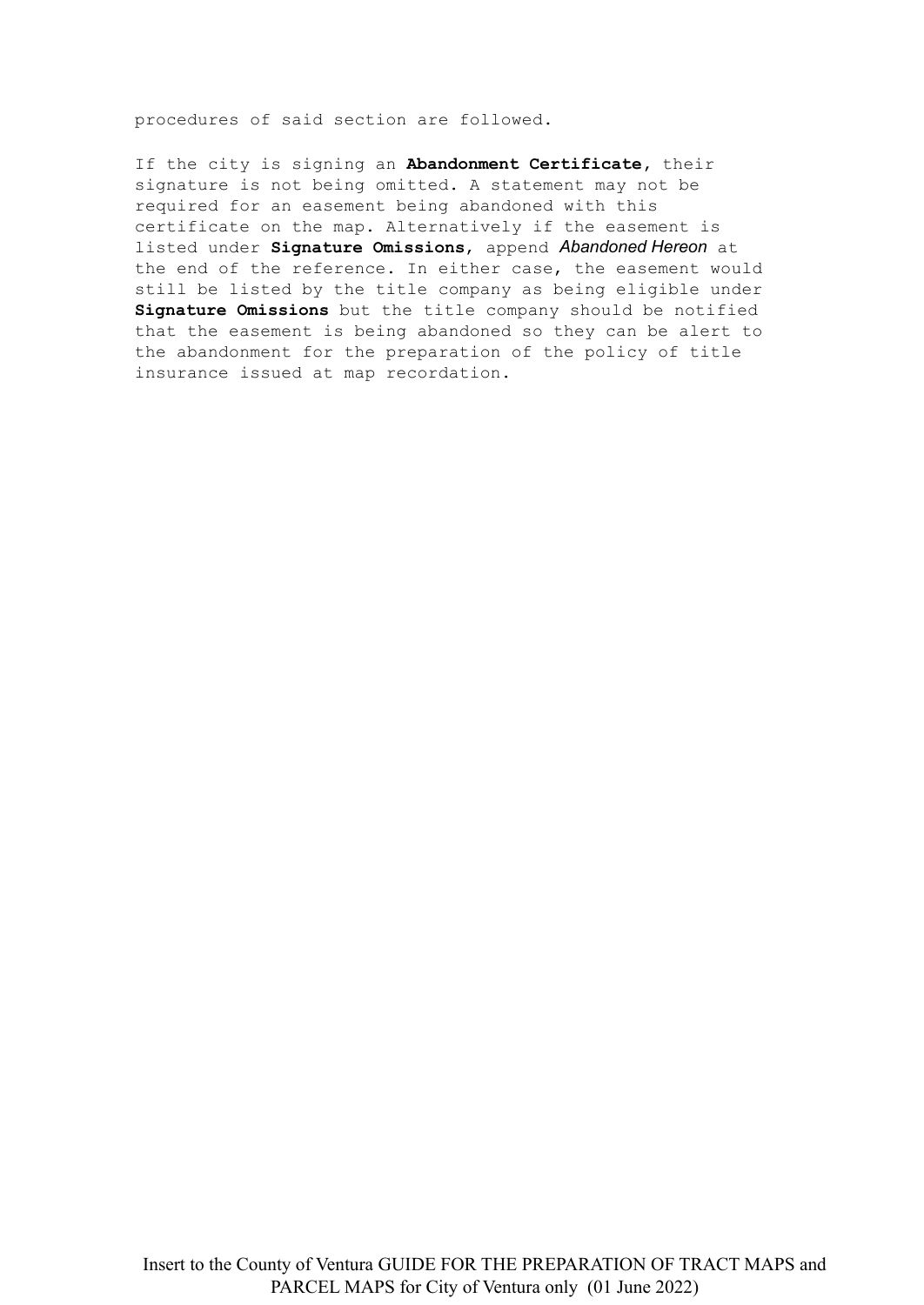## **TRACT MAPS—CITY OF SAN BUENAVENTURA** *[SMA §66442](http://leginfo.legislature.ca.gov/faces/codes_displaySection.xhtml?sectionNum=66442.&lawCode=GOV) [SMA §66458 \(d\)](http://leginfo.legislature.ca.gov/faces/codes_displaySection.xhtml?sectionNum=66458.&lawCode=GOV) [Municipal Code Sec. 26.100.220](https://library.municode.com/ca/san_buenaventura/codes/code_of_ordinances?nodeId=DIV26SURE_CH26.100SUMA_ART2FIMA_S26.100.220REFI)*

## **CITY ENGINEER'S STATEMENT AND APPROVAL**

I hereby state that I have examined the final map entitled TRACT NO. \_\_\_\_\_\_\_\_, that the subdivision is substantially the same as it appeared on the tentative map and any approved alterations thereof, that all provisions of the Subdivision Map Act of the State of California and of any local ordinance applicable at the time of approval of the tentative map have been complied with.

*(the following to be used instead of City Council's Certificate for all maps unless otherwise notified; a separate approval for a Maintenance Assessment Districts will go before City Council.)*

The City Engineer, on behalf of the City Council of the City of San Buenaventura and pursuant to authority conferred by the Subdivision Ordinance of the City of San Buenaventura, hereby approves this map…

*(Include acceptance statements from Section 4 as appropriate here)*

Peter A. Sheydayi, *City Engineer, City of San Buenaventura*

Date:  $\Box$  20 Peter A. Sheydayi RCE 46840 Need 2" City Engineer clear for Stamp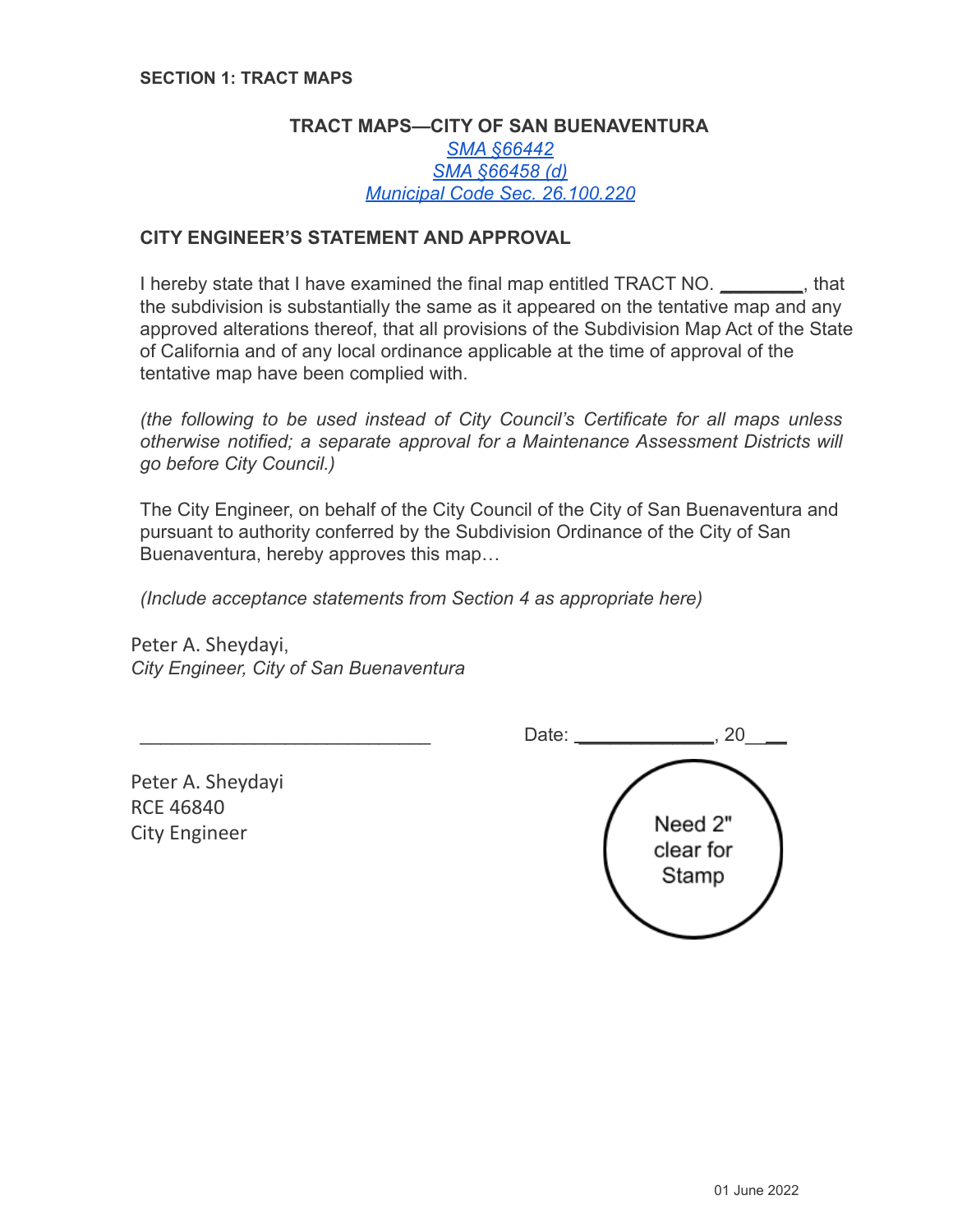# **CITY SURVEYOR'S STATEMENT**

I hereby state that I have examined the final map entitled TRACT NO. \_\_\_\_\_\_\_ and I am satisfied that it is technically correct.



**CITY CLERK'S CERTIFICATE** *(use with above City Engineer's Approval) (this statement combined with any abandonment statement-SMA [§66435\)](http://leginfo.legislature.ca.gov/faces/codes_displaySection.xhtml?sectionNum=66435.&lawCode=GOV)*

I hereby certify that this map entitled TRACT NO. Consisting of sheets, was presented to, approved and signed by the City Engineer or the designated official on the  $\_\_$  day of  $\_\_$ , 20 $\_\_$ .

In witness whereof, I have set my hand and affixed the official seal of the City of San Buenaventura this \_\_\_\_\_\_\_ day of \_\_\_\_\_\_\_\_\_\_\_\_\_\_\_\_, 20\_\_\_\_\_.

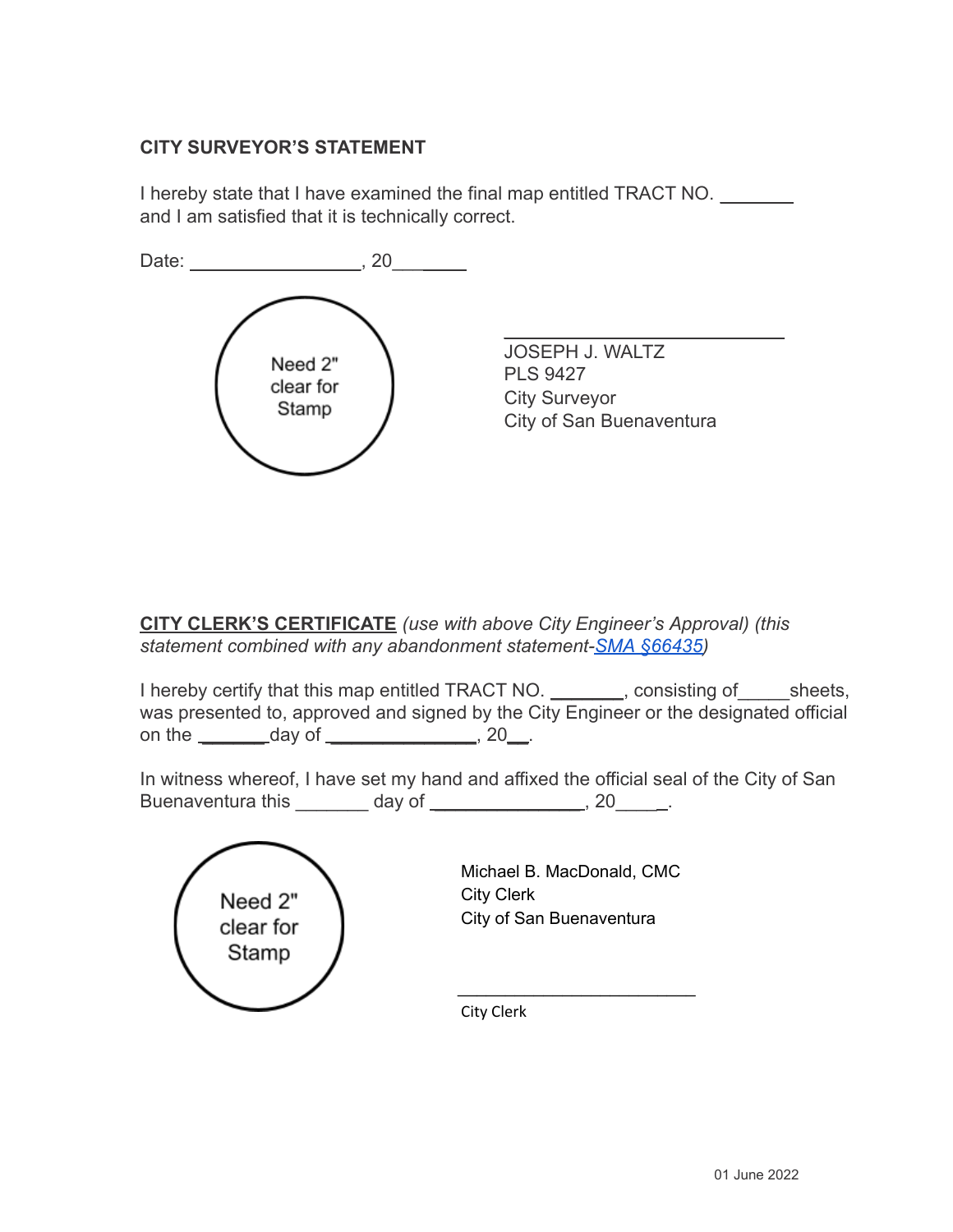# **TRACT MAPS—CITY OF SAN BUENAVENTURA**

### **CONDITION OF DEVELOPMENT NOTE CASE NO. TTM-X-X-XXX**

This map is subject to conditions, ordinances, regulations, standards, and policies that have been imposed as a condition of approval of the map. Please refer to City of San Buenaventura (Planning Commission Resolution No. \_\_\_\_\_\_\_ / Council Resolution No. \_\_\_\_\_\_\_), dated \_\_\_\_\_\_\_\_\_\_\_\_\_\_, 20\_\_\_.

## **CITY COUNCIL'S CERTIFICATE** *(to be used only if specified by city staff—use instead of City Engineer's Approval & City Clerk's Certificate)*

This map, entitled TRACT NO. This map, entitled TRACT NO. This map are sheets, is presented to the City Council of the City of San Buenaventura at a regular meeting of said council held on the \_\_\_\_\_\_\_\_\_ day of \_\_\_\_\_\_\_\_\_\_, 20\_\_\_, for approval. Said council hereby approves this map…

*Include acceptance statements for Section 4 as appropriate here.*

In witness whereof, said City Council has caused this certificate to be signed by the City Clerk of said City and the corporate seal of said City of San Buenaventura to be affixed hereto this day of 1. All 20 and 1.



Michael B. MacDonald, CMC City Clerk City of San Buenaventura

\_\_\_\_\_\_\_\_\_\_\_\_\_\_\_\_\_\_\_\_\_\_\_\_\_

City Clerk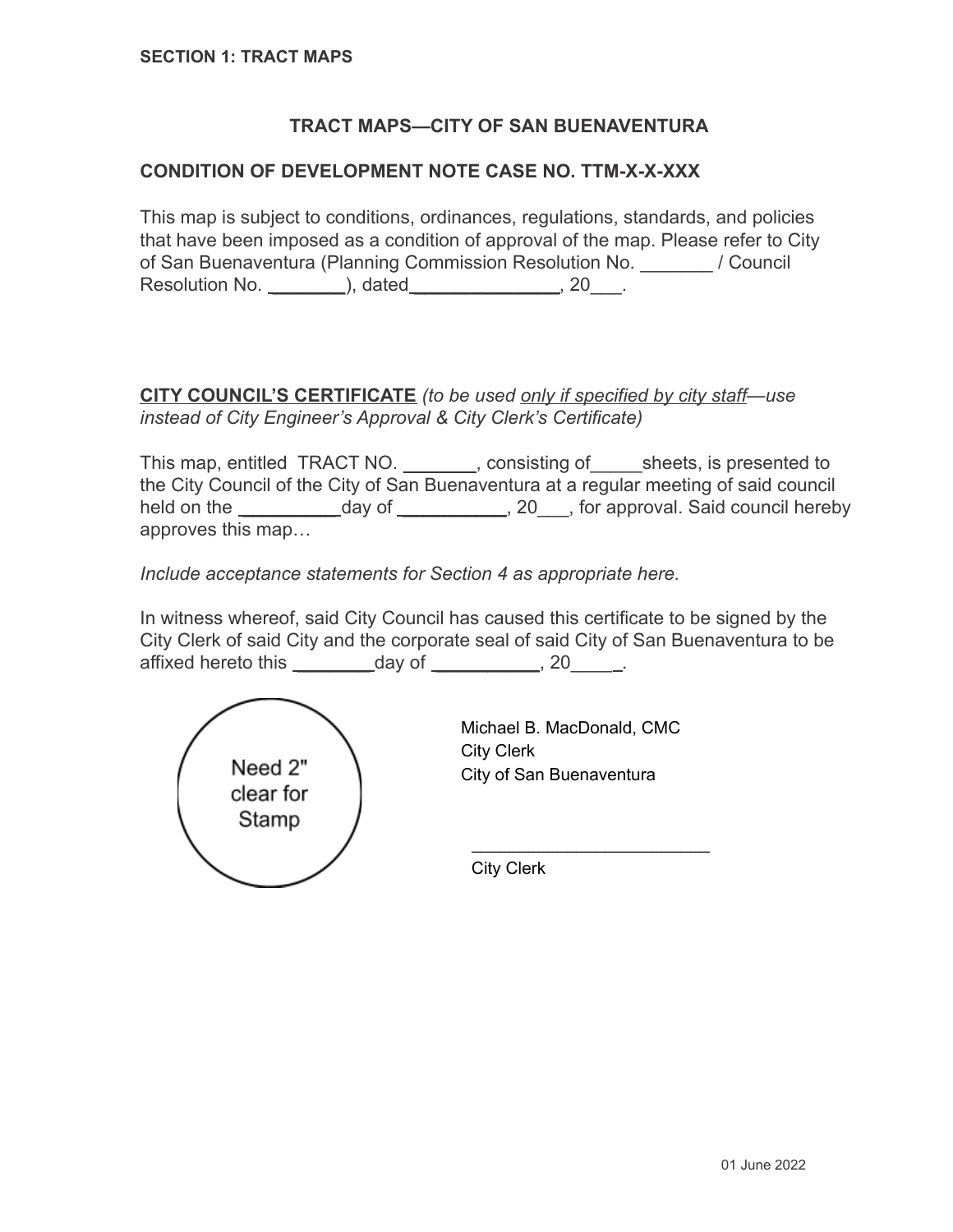#### **SECTION 2: PARCEL MAPS**

#### **ABANDONMENT CERTIFICATE**

This is to certify that pursuant to [Section](http://leginfo.legislature.ca.gov/faces/codes_displaySection.xhtml?sectionNum=66445.&lawCode=GOV) 66445(j) of the Subdivision Map Act, the filing of this parcel map constitutes abandonment of that portion of the following (easement/easements) that (is/are) not shown on this map and (lies/lie) within the exterior boundary of this subdivision.

● *(list the description of each (easement/easements) to be abandoned and record reference which created the (easement/easements) [if none, list improvement or action (such as storm drain) that implied the easement dedication] {and record owner if other than city})*

> Michael B. MacDonald, CMC City Clerk City of San Buenaventura

Date: \_\_\_\_\_\_\_\_\_\_\_\_\_\_\_\_\_\_\_\_\_\_\_, 20\_\_\_\_

City Clerk

Vacating any existing streets within the map boundary is recommended. Then the streets can be dedicated on the map without any concerns about differences between record and measured. The exterior boundary of the subdivision can also be extended to surrounding streets with the cooperation of the title company if vacating additional streets is desired.

Use of this certificate is also recommended to "clean-up" interests in real property that were created at remote times and may constitute unreasonable restraints on alienation and marketability of real property because the interests are no longer valid or have been abandoned or have otherwise become obsolete. Blanket water line easements on behalf of ancient water companies that have now been incorporated into the city water system can and should be eliminated with this certificate.

#### *Signature Omissions:*

Section 66436 of the Subdivision Map Act requires a statement, signed and acknowledged by all parties having any record title interest in the real property subdivided by Tract Maps, Parcel Maps containing five or more parcels or Parcel Maps offering dedications on the map. There are three specific exceptions to this requirement if the names and the nature of their interests are stated on the map, and the procedures of said section are followed.

Insert to the County of Ventura GUIDE FOR THE PREPARATION OF TRACT MAPS and PARCEL MAPS for City of Ventura only (01 June 2022)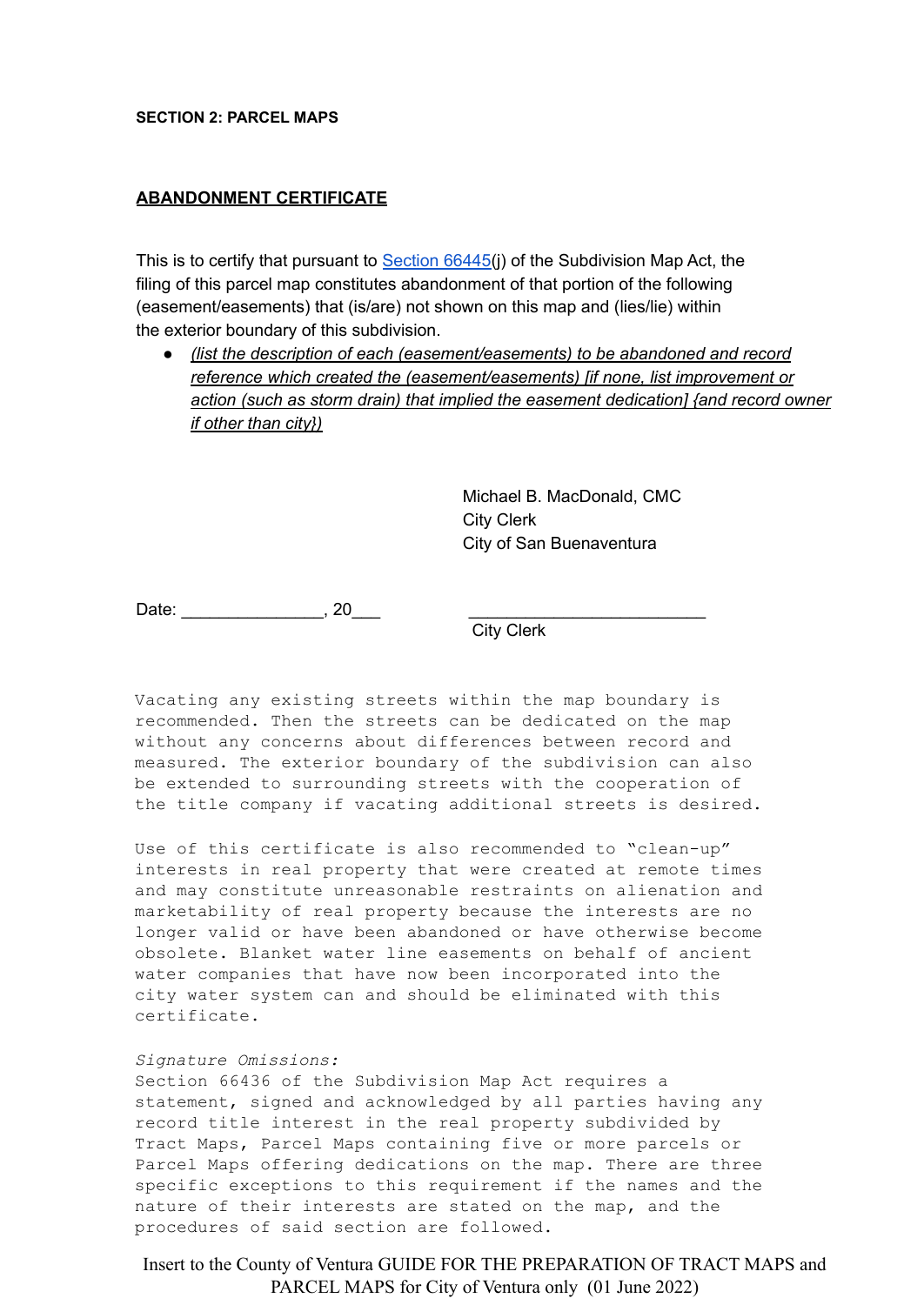If the city is signing an **Abandonment Certificate,** their signature is not being omitted. A statement under **Signature Omissions** may not be required for an easement being abandoned with this certificate on the map. Alternatively if the easement is listed under **Signature Omissions**, append *Abandoned Hereon* at the end of the reference. In either case, the easement will still be listed by the title company as being eligible under **Signature Omissions** but the title company should be notified that the easement is being abandoned so they can be alert to the abandonment for the preparation the policy of title insurance issued at map recordation**.**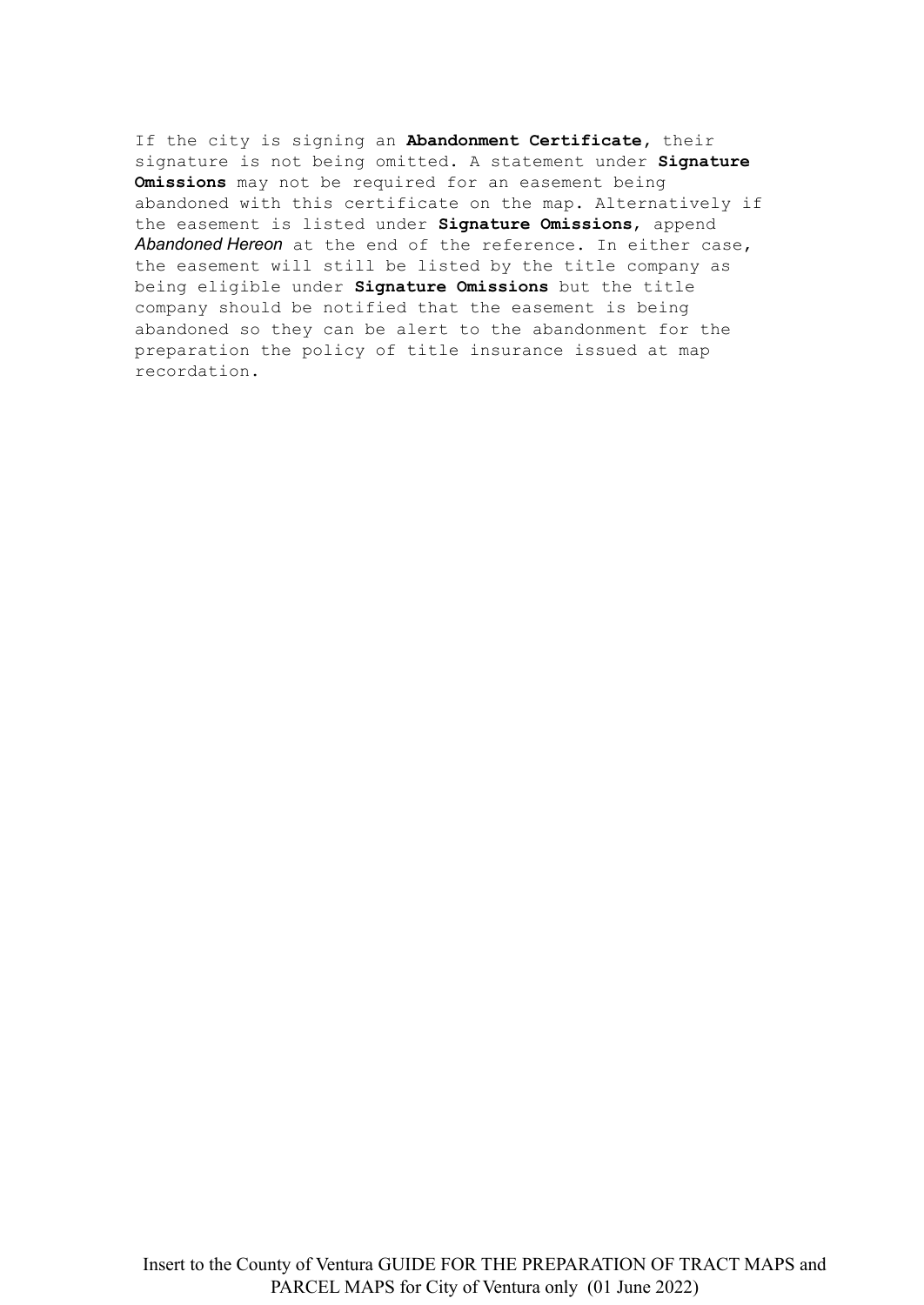# **PARCEL MAPS—CITY OF SAN BUENAVENTURA**

## **CITY SURVEYOR'S STATEMENT**

I hereby state that I have examined the map entitled PARCEL MAP NO. TPM and I am satisfied that it is technically correct.



**CITY ENGINEER'S STATEMENT AND APPROVAL** *(use City Clerk's Certificate below only in conjunction if there are dedications on the map. If applicable, a separate approval for a Maintenance Assessment Districts will go before City Council. Note that the City Council's Certificate is only used if notified by city staff.)*

I hereby state that I have examined the map entitled PARCEL MAP NO. TPM \_\_\_\_\_\_\_\_, that the subdivision is substantially the same as it appeared on the tentative map and any approved alterations thereof, that all provisions of the Subdivision Map Act of the State of California and of any local ordinance applicable at the time of approval of the tentative map have been complied with.

The City Engineer, on behalf of the City Council of the City of San Buenaventura and pursuant to authority conferred by the Subdivision Ordinance of the City of San Buenaventura, hereby approves this map,

*(Include acceptance statements from Section 4 as appropriate here)*

| Need 2"<br>clear for<br>stamp | Peter A. Sheydayi,<br>City Engineer, City of San Buenaventura<br>Date:<br>20 |
|-------------------------------|------------------------------------------------------------------------------|
|                               | Peter A. Sheydayi<br><b>RCE 46840</b><br><b>City Engineer</b>                |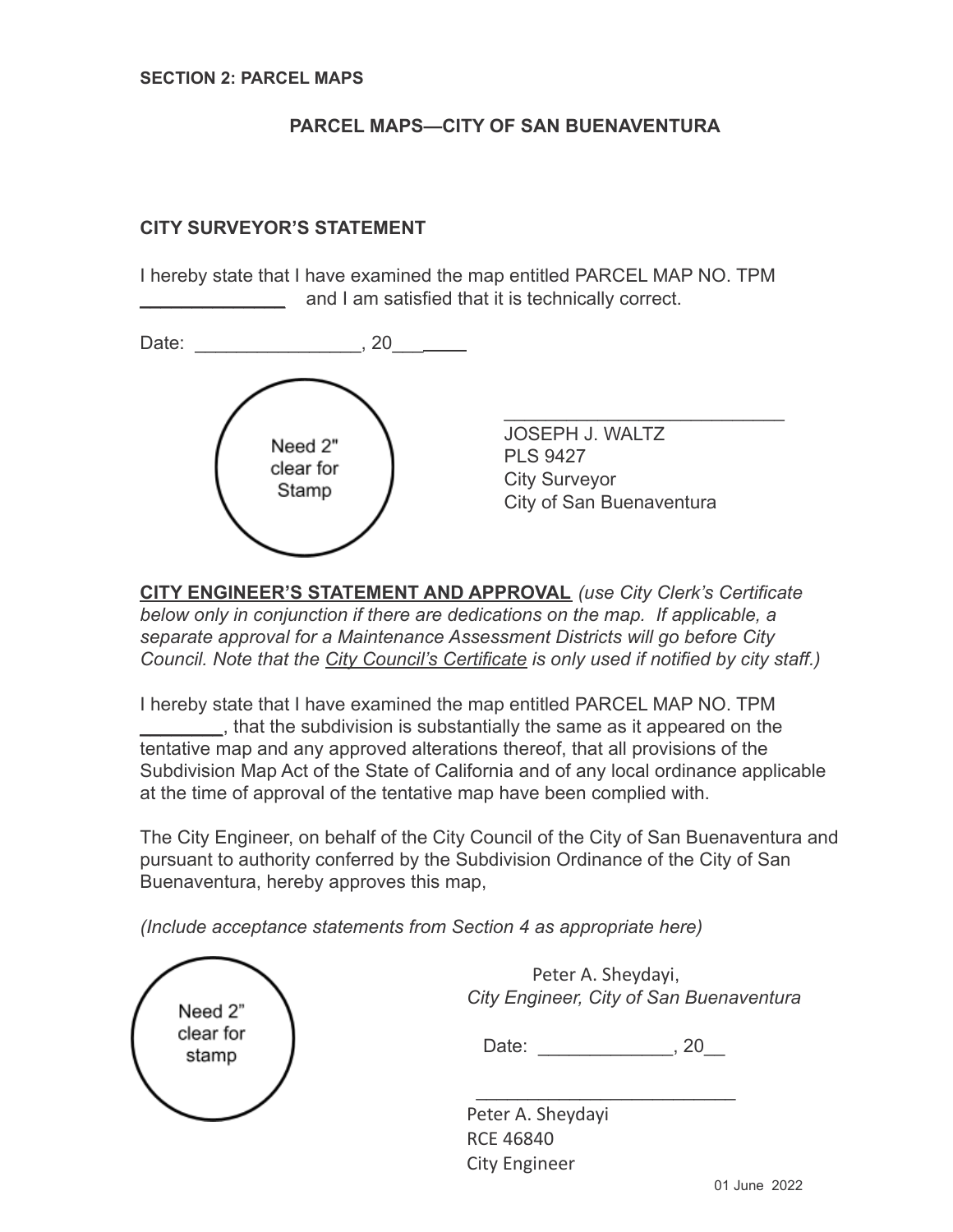#### **SECTION 2: PARCEL MAPS**

#### **PARCEL MAPS—CITY OF SAN BUENAVENTURA**

**CITY CLERK'S CERTIFICATE** *(use only with above if there are dedications on the map; this statement may be combined with the abandonment statement)*

I hereby certify that this map entitled PARCEL MAP NO. TPM \_\_\_\_\_**\_\_\_\_**\_\_, consisting of sheets, was presented to, approved and signed by the City Engineer or the designated official on the day of \_\_\_\_\_\_\_\_\_\_\_\_\_\_, 20\_\_.

In witness whereof, I have set my hand and affixed the official seal of the City of San Buenaventura this day of the set of the set of the set of the set of the set of the set of the set of the set o



### **CONDITION OF DEVELOPMENT NOTE**

This map is subject to conditions, ordinances, regulations, standards, and policies that have been imposed as a condition of approval of the map. Please refer to City of San Buenaventura (Administrative Order for Case No.

\_\_\_\_\_\_\_\_\_\_\_\_\_\_\_ / Planning Commission Resolution No. \_\_\_\_\_\_\_ / Council Resolution No. \_\_\_\_\_\_\_\_\_), dated \_\_\_\_\_\_\_\_\_\_\_\_\_\_\_, 20\_\_\_.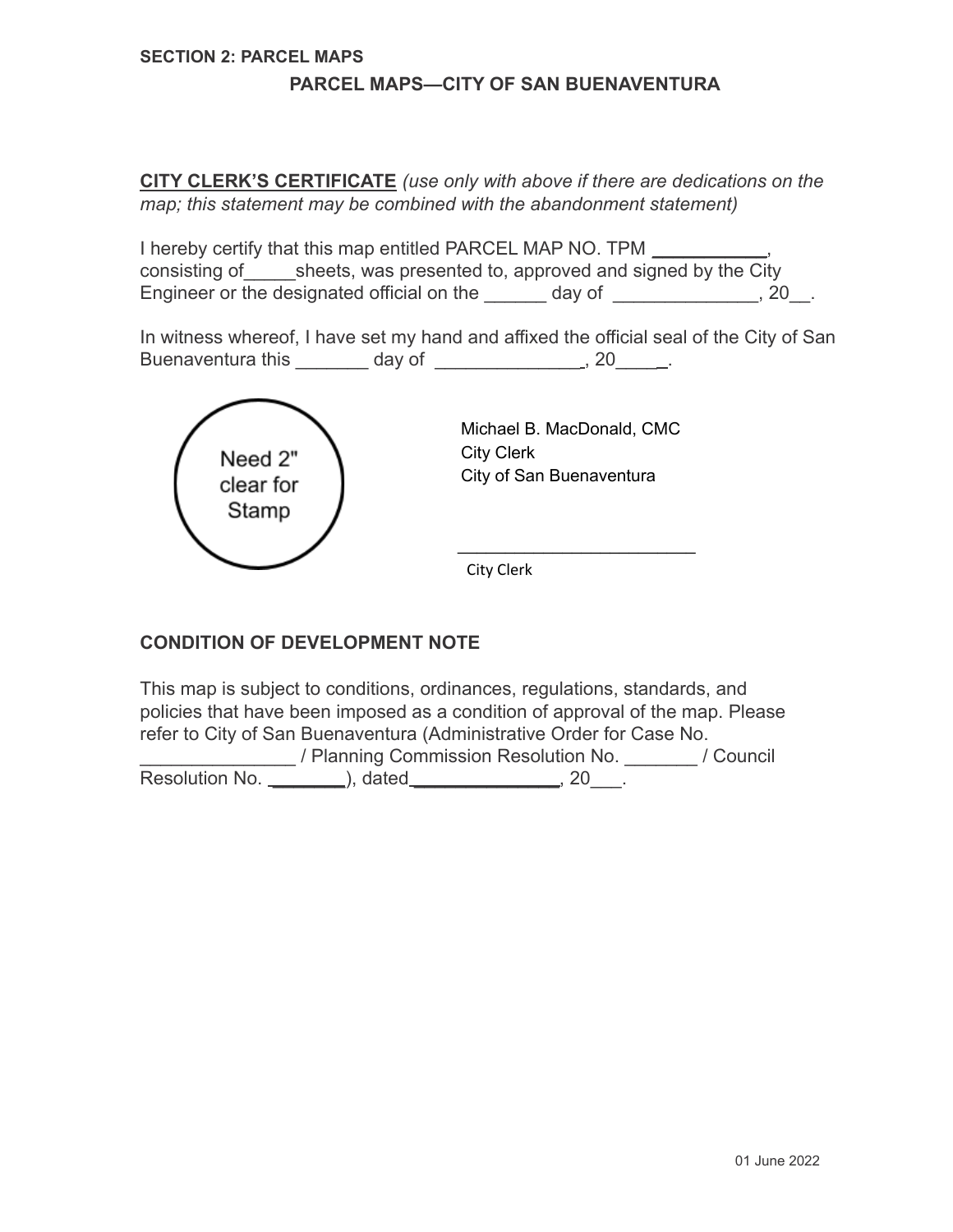# **PARCEL MAPS—CITY OF SAN BUENAVENTURA**

**CITY COUNCIL'S CERTIFICATE** *(to be used only if specified by city staff—use instead of City Engineer's Approval & City Clerk's Certificate)*

This map, entitled PARCEL MAP NO. TPM consisting of sheets, is presented to the City Council of the City of San Buenaventura at a regular meeting of said council held on the \_\_\_\_\_\_\_\_\_ day of \_\_\_\_\_\_\_\_, 20\_\_\_, for approval. Said council hereby approves this map…

*Include acceptance statements for Section 4 as appropriate here.*

In witness whereof, said City Council has caused this certificate to be signed by the City Clerk of said City and the corporate seal of said City of San Buenaventura to be affixed hereto this  $\qquad \qquad$  \_ day of  $\qquad \qquad .20$   $\qquad \qquad .2$ 



Michael B. MacDonald, CMC City Clerk City of San Buenaventura

\_\_\_\_\_\_\_\_\_\_\_\_\_\_\_\_\_\_\_\_\_\_\_\_\_

City Clerk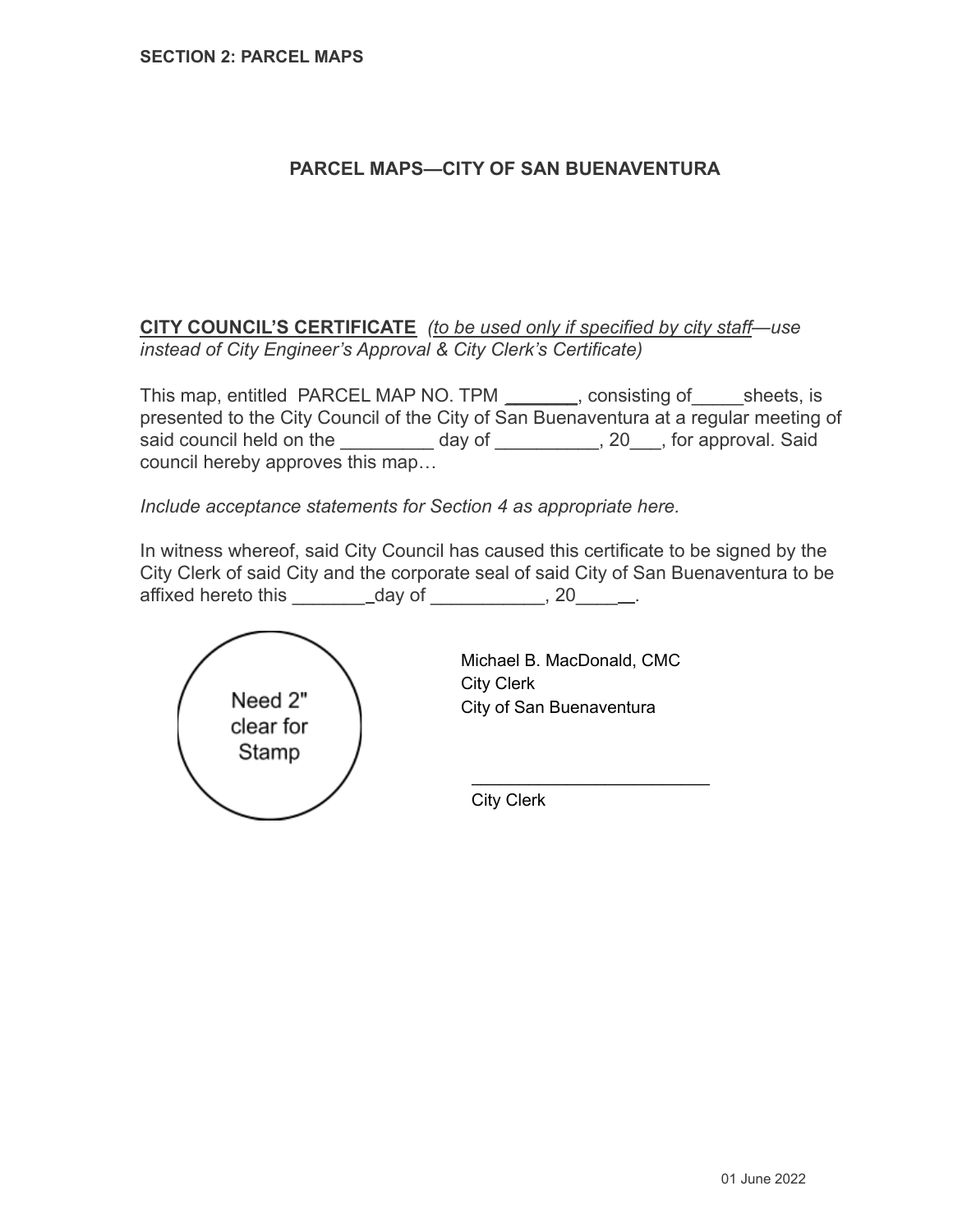### **SECTION 3: DEDICATION STATEMENTS**

*Dedications to be added to Owner's Statement when applicable.*

*Note: If a particular offer of an easement is to be rejected, add the word "irrevocably" immediately before the word "offer" in the appropriate dedication statement.*

1. And that (they do/he/she does) hereby offer to dedicate to the City of San Buenaventura for public use, the right-of-way for all streets and highways shown on this map.

*"City of San Buenaventura standard practices are to accept roadways by way of right-of-way easements rather than fee title." City Attorney Report to City Council on August 1, 2011, Agenda Item No. 8*

- 2. And that (they do/he/she does) hereby offer to dedicate to the City of San Buenaventura the easements for landscape maintenance, public service, storm drainage, sanitary sewer, and tree maintenance purposes shown on this map and all uses incident thereto.
- 3. *For alley-loaded homes, the following statement is used.*
	- And that (they do/he/she does) hereby offer to dedicate to the City of San Buenaventura all rights of vehicular ingress and egress over and across the right-of-way lines of lots through inclusive, abutting (street names) in order that the owners of said lots shall have no rights of vehicular access whatsoever to said (street names), except the general right- of-travel which belongs to the whole public and the right of access to the abutting alley.

*For homes that touch more than one street (ie. corner lots), the following statement is used.*

And that (they do/he/she does) hereby offer to dedicate to the City of San Buenaventura all rights of vehicular ingress and egress over and across the (northerly, easterly, etc.) line of lots through inclusive, abutting (street name) in order that the owners of said lots shall have no rights of vehicular access whatsoever to said (street name), except the general right- of-travel which belongs to the whole public.

- City Code § [26.050.010](http://library.municode.com/HTML/10135/level2/DIV26SURE_CH26.050DE.html#DIV26SURE_CH26.050DE_S26.050.010DEWOPH) defines Vehicular access rights as "the right or easement for vehicular access to a public right-of-way from abutting land." § [66476](http://www.leginfo.ca.gov/cgi-bin/displaycode?section=gov&group=66001-67000&file=66475-66478) of the Subdivision Map Act allows a local ordinance to require that dedication of streets may include a waiver of direct access to an adjoining street that an owner would typically have to any public street that touches their lot.
- 4. *City of San Buenaventura no longer uses the following on maps:*

And that (they do/he/she does) hereby offer to dedicate to the  $\lceil$ City of  $\rceil$  on behalf of all governmental agencies providing for the public safety, health and welfare, an access easement over

Insert to the County of Ventura GUIDE FOR THE PREPARATION OF TRACT MAPS and PARCEL MAPS for City of Ventura only (01 June 2022)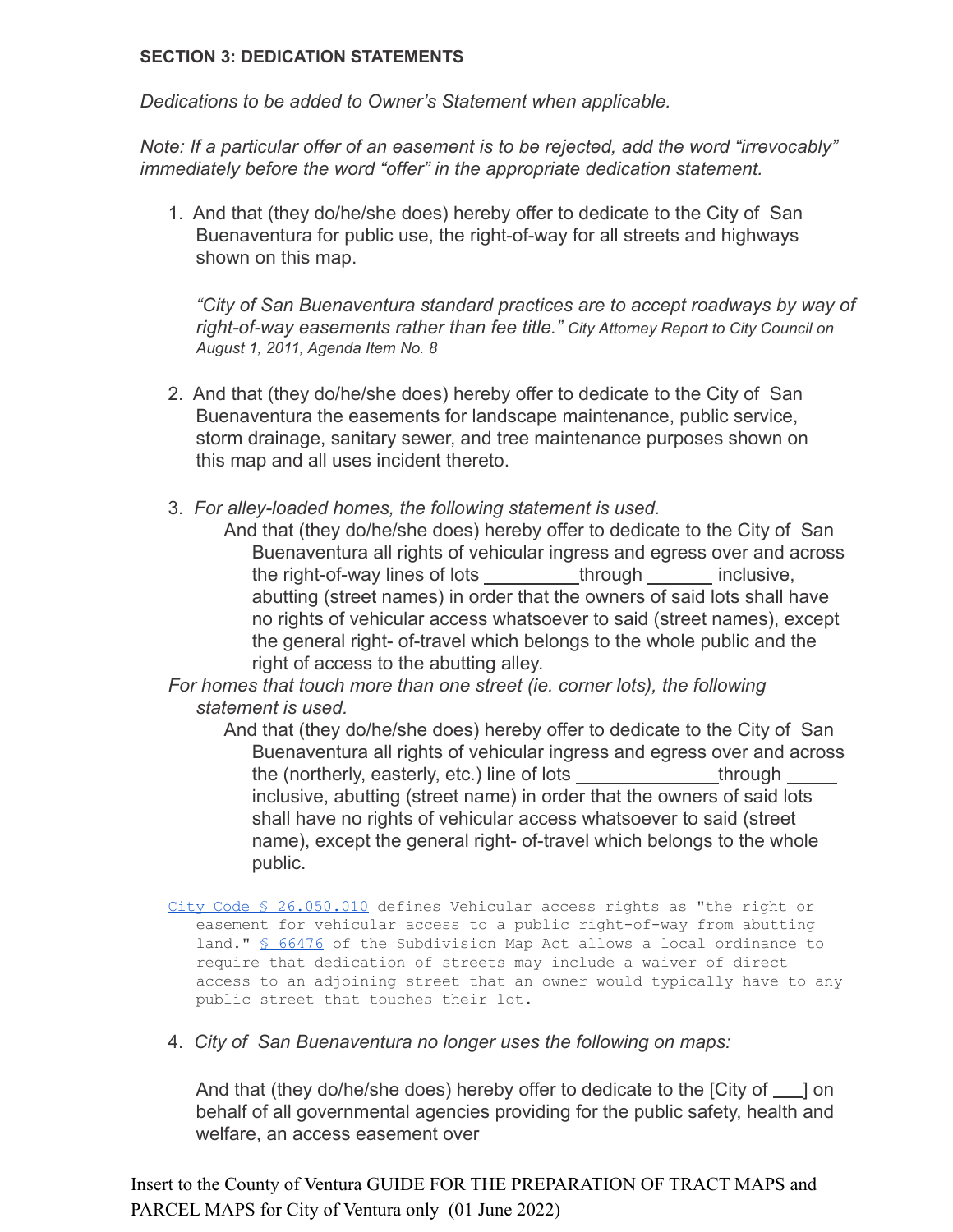### **SECTION 3: DEDICATION STATEMENTS**

- 5. N/A
- 6. And that (they do/he/she does) hereby offer to dedicate to the Ventura County Watershed Protection District the flowage easement for the flood control purpose of periodic inundation with flood and/or storm drainage waters and the right to prohibit the construction of any structures or channel improvements including but not limited to the placing of fill material or any other facilities which may obstruct the passage of flood waters within said easement as shown on this map.
- 7. And that (they do/he/she does) hereby offer to dedicate to [Ventura County Waterworks District No. 1 or other appropriate agency] the water pipeline easement shown on this map.
- 8. And that (they do/he/she does) hereby offer to dedicate (identify parcel) in fee to the [County of Ventura or City of  $\qquad$  ] for purposes.

*OR*

And that (they do/he/she does) hereby offer to dedicate \_\_\_\_(identify parcel) in fee to the Ventura County Watershed Protection District.

9. *City of San Buenaventura no longer uses the following on maps but requires dedication by [separate instrument](https://docs.google.com/document/d/1h3Gl9kog4lz0nvdR4UzHQzp53qarwZe0L-groiwRVV8/edit) without mention on map:*

… and that (they do/he/she does) hereby offer to dedicate to the City of all water rights and the right to develop all water found or taken from under said real property but without the right of surface entry to develop same.

*All easements for public streets, pedestrian and bicycle paths, walks, and alleys and all rights of access to and from residential lots abutting on controlled access roads must be offered free and clear of any prior easements or rights-of-way, liens and encumbrances.*

*Check with Land Development Office for direction.*

*Include appropriate acceptance certificate(s) from Section 4.*

- 56 - July 24, 2007